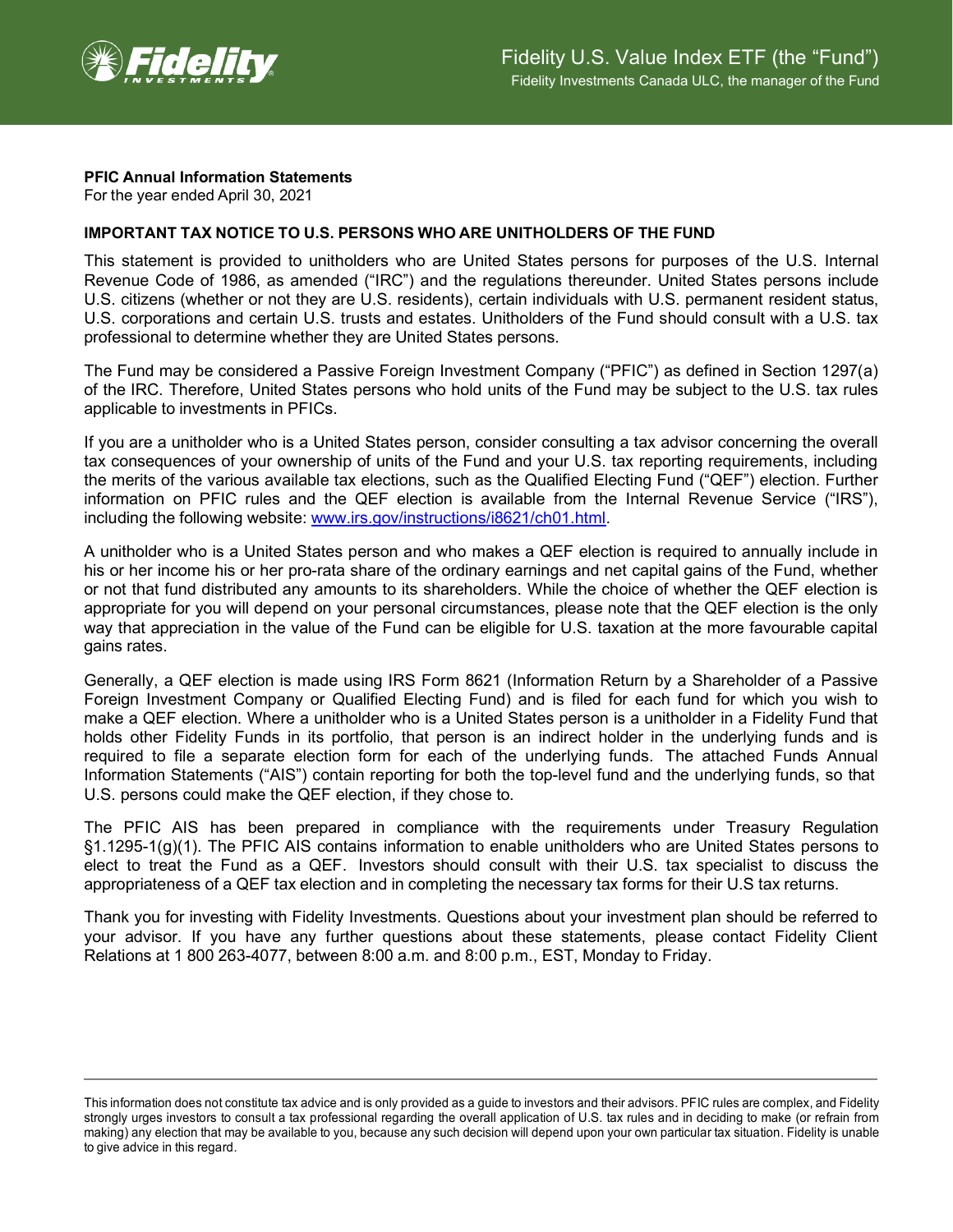

## **PFIC Annual Information Statements (US\$)**

For the Fund's PFIC taxation year ended April 30, 2021

- 1. This Information Statement applies to the PFIC taxation year of Fidelity U.S. Value Index ETF (the "Fund") commencing on June 05, 2020 and ending on April 30, 2021.
- 2. The per-unit, per-day amounts of ordinary earnings and net capital gains of the Fund and it's lower-tier Fund(s) as applicable, for the period specified in paragraph (1) are provided in the table:

| <b>FIDELITY FUND HELD DIRECTLY</b>                         |                                       |                                      | <b>ORDINARY</b><br><b>EARNINGS \$</b>            | <b>NET CAPITAL</b><br><b>GAIN \$</b>         |  |
|------------------------------------------------------------|---------------------------------------|--------------------------------------|--------------------------------------------------|----------------------------------------------|--|
| Fidelity U.S. Value Index ETF                              |                                       |                                      | 0.00356867                                       | 0.00000000                                   |  |
| <b>FIDELITY LOWER-TIER FUNDS HELD</b><br><b>INDIRECTLY</b> | <b>ORDINARY</b><br><b>EARNINGS \$</b> | <b>NET CAPITAL</b><br><b>GAIN \$</b> | <b>FUND'S U.S. TAX YEAR</b><br><b>COMMENCING</b> | <b>FUND'S U.S. TAX</b><br><b>YEAR ENDING</b> |  |
| Fidelity U.S. Money Market<br><b>Investment Trust</b>      | 0.00000000                            | 0.00000000                           | May 01, 2020                                     | April 30, 2021                               |  |

To determine your pro-rata share of the amounts of ordinary earnings and net capital gains of the Fund and each of its lower-tier fund(s) held directly and indirectly, as applicable, multiply the per-unit per-day amounts indicated above by the number of units of the Fund held and the number of days you held the units during the Fund's PFIC taxation year.

Here is an example to illustrate the calculation using the per-unit, per-day factors.

You own 100 units of Fund A from the period May 1, 2020 through October 31, 2020. You purchased an additional 100 units of Fund A on November 1, 2020. You did not sell any units of the Fund at any time during the year. Fund A has a PFIC taxation year end of April 30, 2021.

The Fund's ordinary earnings were \$0.001 per unit, per day.

Result: Your ordinary earnings for 2021 of the directly held fund are (\$0.001 \* 183 days \* 100) + (\$0.001 \*180 days\* 200) = \$54.30

Use the same calculation method in the example above, to determine your pro-rata share of the amounts of ordinary earnings and capital gains for any applicable lower-tier Fund(s).

3. The per-unit amounts of cash and fair market value of other properties distributed or deemed distributed by the Fund during the period specified in paragraph(1) are provided in the below chart.

| <b>PAYMENT DATE</b> | <b>CASH/PROPERTY</b><br><b>DISTRIBUTIONS (\$)</b> |  |  |
|---------------------|---------------------------------------------------|--|--|
| September 30, 2020  | 0.06930121                                        |  |  |
| December 31, 2020   | 0.17584098                                        |  |  |
| March 31, 2021      | 0.01925066                                        |  |  |
| <b>TOTAL</b>        | 0.26439284                                        |  |  |